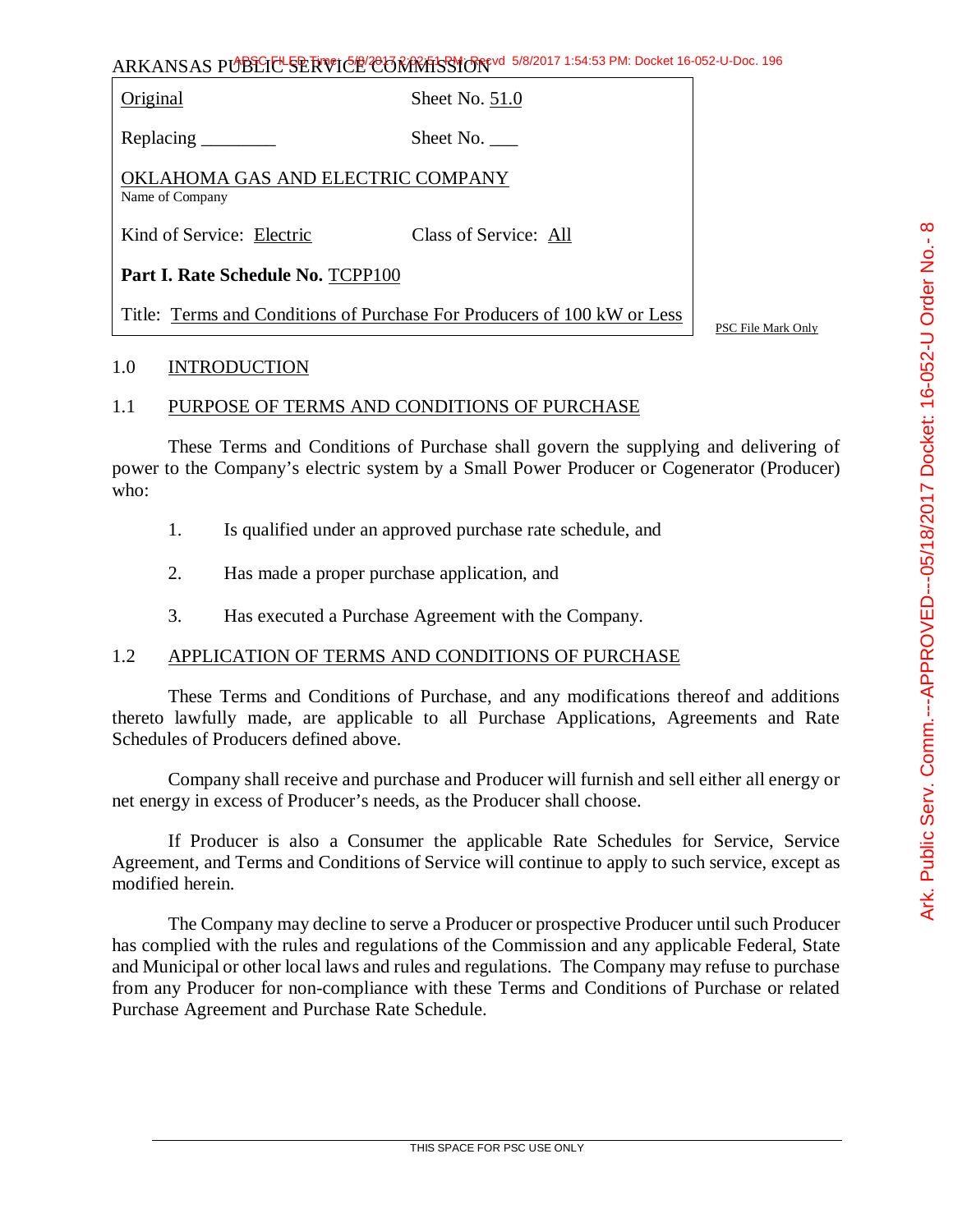Original Sheet No. 51.1

Replacing Sheet No.

OKLAHOMA GAS AND ELECTRIC COMPANY Name of Company

Kind of Service: Electric Class of Service: All

**Part I. Rate Schedule No.** TCPP100

Title: Terms and Conditions of Purchase For Producers of 100 kW or Less

PSC File Mark Only

# 1.3 MODIFICATION OF TERMS AND CONDITIONS OF PURCHASE

No agent, representative or employee of the Company shall have authority to modify these Terms and Conditions of Purchase, but the Company shall have the right to request amendment of these Terms and Conditions of Purchase or to request additional Terms and Conditions of Purchase as it may deem necessary from time to time, subject to the approval of the Commission.

### 1.4 ADMINISTRATION OF PURCHASE TARIFF

Each Party shall designate one person as its representative for the agreement. The representative shall carry out the provisions of the Purchase Tariff and provide liaison between the Parties.

### 1.5 DISPUTE RESOLUTION

Disputes on any matter relating to the Purchase Tariff shall be discussed with the company's representative.

#### 1.6 NOTICES

Any notice, demand or request required or permitted to be given by either Party to the other and any instrument required or permitted to be tendered or delivered by either Party to the other may be so given, tendered or delivered:

- 1. for consumer-producers, in the same manner as specified in the Terms and Conditions of Service;
- 2. for Producers, by depositing the same in any United States Post Office with postage prepaid, for transmission by certified or registered mail, addressed to the Party, or personally delivered to the Party, at the address furnished for the representative. Changes in such designation may be made by notice similarly given. Oral notices between the representatives will be sufficient if confirmed in writing.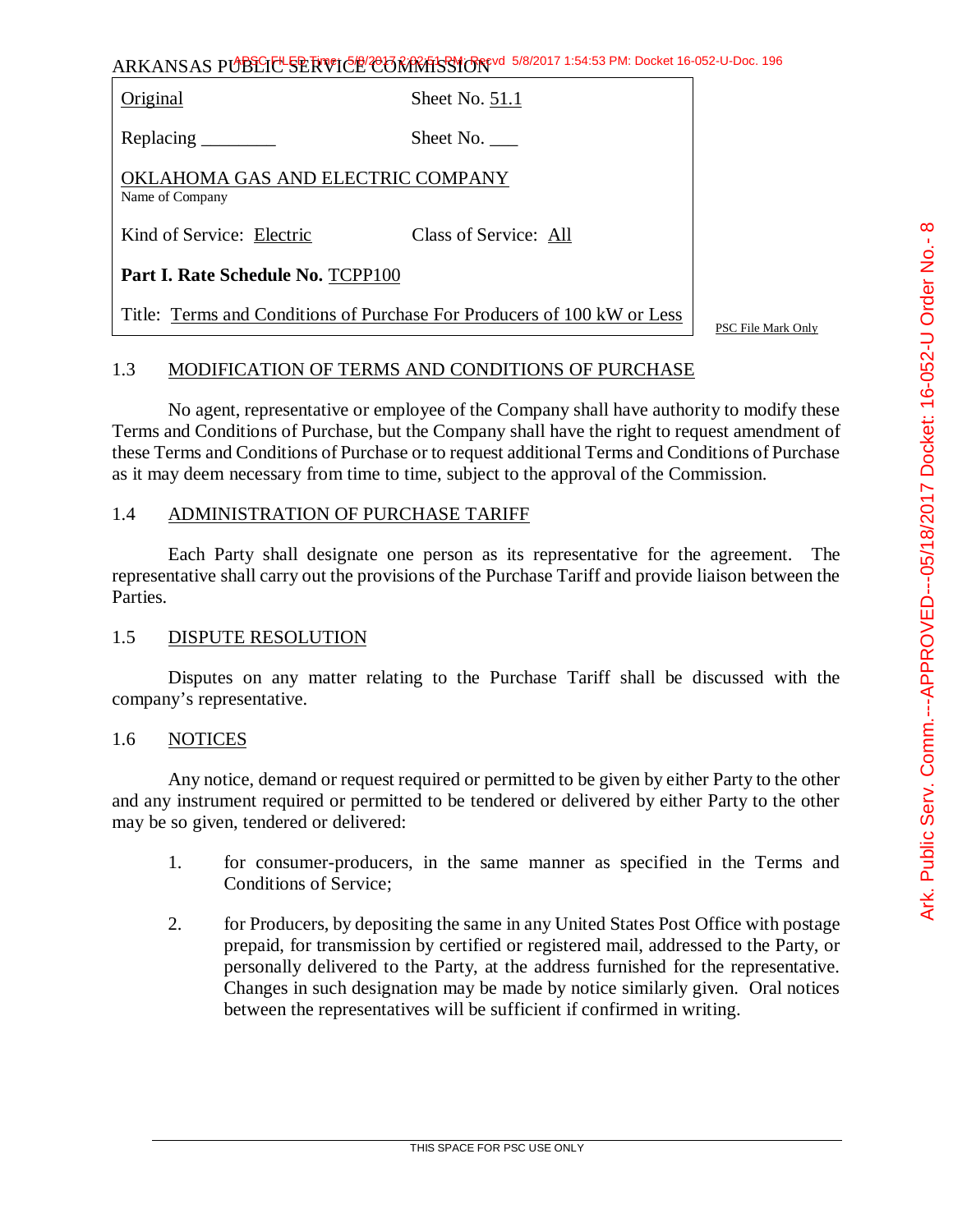Original Sheet No. 51.2

Replacing Sheet No.

OKLAHOMA GAS AND ELECTRIC COMPANY Name of Company

Kind of Service: Electric Class of Service: All

**Part I. Rate Schedule No.** TCPP100

Title: Terms and Conditions of Purchase For Producers of 100 kW or Less

PSC File Mark Only

## 2.0 GENERAL INFORMATION

### 2.1 DEFINITIONS

The words and phrases used in these Terms and Conditions of Purchase or the Company's Purchase Rate Schedules, Agreements and Applications shall have the same definition as in the Terms and Conditions of Service except as modified or defined hereafter:

"Cogenerator" is a Producer qualified under Section 201 of the Act as a cogeneration facility. A facility's power production capacity (1) must be used to produce both electrical and useful thermal energy for industrial /commercial, heating or cooling purposes, through the sequential use of energy; (2) must meet certain standards as to fuel use and efficiencies; (3) may not be owned by a person primarily engaged in the generation or sale of electrical power; and (4) may be required to be qualified by FERC.

"Commission" means the Arkansas Public Service Commission.

"Consumer" means any person, firm, corporation, municipality or agency, or any political subdivision of the United States or the State of Arkansas receiving electric service of any nature from the Company. (Where or when it becomes necessary to designate the particular party who is the consumer-producer for any reason, the person who contracts for electric service or in whose name it is received shall be considered the consumer-producer.)

"Company" means the Oklahoma Gas and Electric Company.

"Electricity" means electric power and energy produced, transmitted, distributed or furnished by or delivered to the Company.

"Force Majeure" means a cause reasonably beyond the control of the Party affected, such as, but without limitation to, injunction, strike of the Party's employees, war, invasion, fire, accident, floods, backwater caused by floods, acts of God, or inability to obtain or ship essential services, materials, or equipment because of the effect of similar causes on the Party's suppliers or carriers.

"Meter" means any device or devices used to measure or register electric power and energy.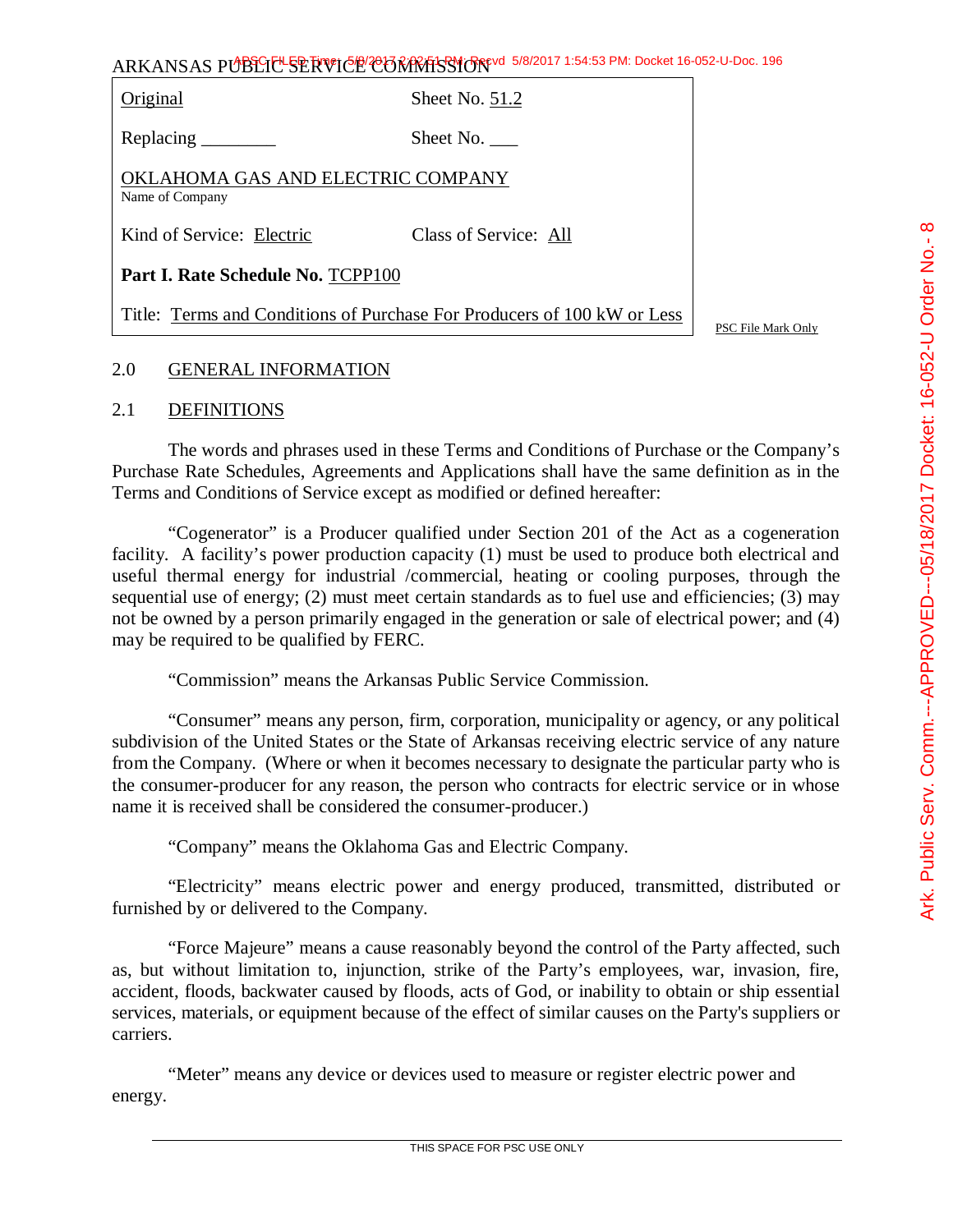File Mark Only

ARKANSAS PUBLIC SERVICE COMMISSION 5/8/2017 1:54:53 PM: Docket 16-052-U-Doc. 196

| Original                                                                | Sheet No. 51.3        |  |
|-------------------------------------------------------------------------|-----------------------|--|
| Replacing                                                               | Sheet No.             |  |
| OKLAHOMA GAS AND ELECTRIC COMPANY<br>Name of Company                    |                       |  |
| Kind of Service: Electric                                               | Class of Service: All |  |
| Part I. Rate Schedule No. TCPP100                                       |                       |  |
| Title: Terms and Conditions of Purchase For Producers of 100 kW or Less |                       |  |

"Premises" means any piece of land or real estate, or any building or other structure or portion thereof or any facility where electric energy is furnished to or delivered by a Producer.

"Producer" means a Small Power Producer or Cogenerator.

"Prudent Utility Practice" means the practices, methods and acts, which, in the exercise of reasonable judgment in the light of the facts (including but not limited to the practices, methods and acts engaged in or approved by a significant portion of the electric utility industry prior thereto) known at the time the decision was made, would have been expended to accomplish the desired result at the lowest reasonable cost consistent with good business practices, reliability, safety and expedition, taking into account the fact that Prudent Utility Practice is not intended to be limited to the optimum practice, methods or acts to the exclusion of all others, but rather to be a spectrum of possible practices, methods or acts which could have been expected to accomplish the desired result at the lowest reasonable cost consistent with reliability, safety, and expedition. Prudent Utility Practice includes due regard for manufacturer's warranties and requirements of governmental agencies of competent jurisdiction.

"Small Power Producer" means a facility qualified under Section 201 of the Act as a small power production facility. A facility's power production capacity (1) must be owned by the same person, at the same location and be less than 80 megawatts; (2) must derive more than 50% of its total energy input from biomass, wastes, renewable resources or any combination and may not derive more than 25% of its total energy from oil, natural gas and/or coal; and (3) the facility may not be owned by a person primarily engaged in the generation or sale of electrical power.

"Tariff" shall include every rate schedule, purchase rate schedule or provision thereof, service agreement, purchase agreement and all terms, conditions, rules and regulations for furnishing electric service or purchasing electric energy.

### 2.2 APPLICATION FOR PURCHASE AGREEMENT

Each Producer, before interconnecting and before selling electric energy, shall make written application to the Company to purchase the Producer's electricity under the applicable purchase rates.

A written Purchase Agreement when signed by the Producer and accepted and approved by the Company constitutes a contract. Each application for electric purchase shall be made in the true name of the Producer.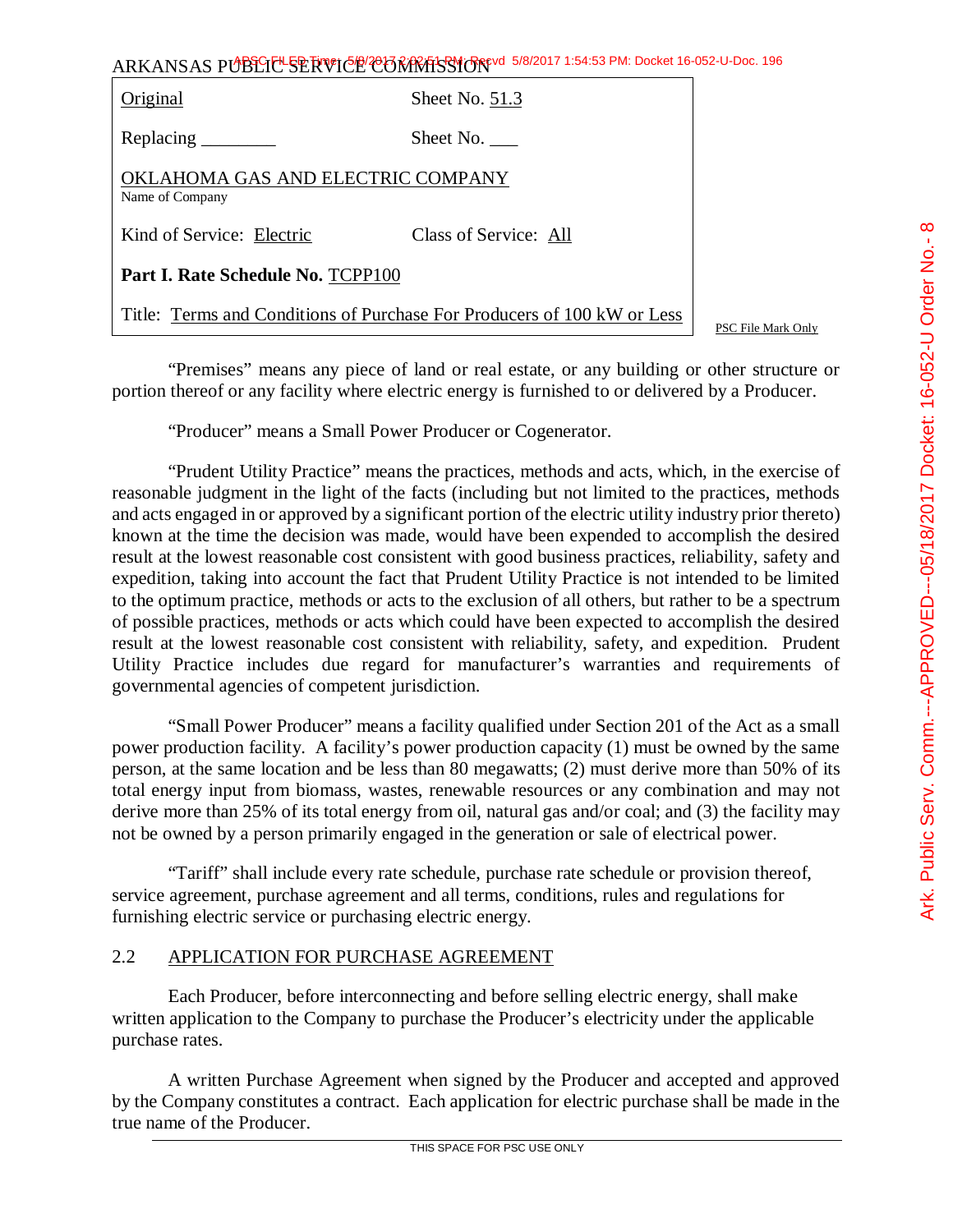| Original                                                                | Sheet No. 51.4        |  |
|-------------------------------------------------------------------------|-----------------------|--|
| Replacing $\frac{\ }{\ }$                                               | Sheet No. $\_\_$      |  |
| OKLAHOMA GAS AND ELECTRIC COMPANY<br>Name of Company                    |                       |  |
| Kind of Service: Electric                                               | Class of Service: All |  |
| Part I. Rate Schedule No. TCPP100                                       |                       |  |
| Title: Terms and Conditions of Purchase For Producers of 100 kW or Less |                       |  |

PSC File Mark Only

A single application for purchase cannot be made to apply to different locations, nor to cover more than one point of purchase at the same location to be used by the same Producer, unless the Company determines that the physical or electrical characteristics of the facility requires more than one point of purchase according to good engineering and operating practice.

The contract is not transferable by the Producer. A Producer no longer desiring a Purchase Agreement on a premises must notify the Company of his intent to discontinue. When there is a new occupant of the premises or a change in responsibility for operations a new application for purchase must be made before purchase is begun.

Any person who inputs electric energy into the Company's system but fails to make application for such purchase shall be liable to the Company for any damages caused thereby.

### 2.3 SELECTION OF PURCHASE RATES OR OPTIONS

The Company's standard purchase rate schedules state the conditions under which each is available.

The Company, at any time upon request, will determine for any Producer the rates or other options best adapted to existing or anticipated electric purchase or service requirements as defined by the Producer, but the Producer shall always have the final responsibility for the choice between such applicable rates or options.

The Company's standard purchase rate schedules state the term or period of time for which each is established. A Producer having selected a purchase rate or option may not apply for another purchase rate or option during the applicable term.

A new Producer will be given reasonable opportunity (normally not to exceed three months' time) to determine his purchase availability before definitely selecting the most favorable purchase rates and options.

### 2.4 EXCLUSIVE USE OF COMPANY'S ELECTRIC SERVICE

The standard rate schedules for service are based on exclusive use of Company's service. Purchase under these Terms and Conditions and applicable purchase rate schedules are not a violation of such provisions.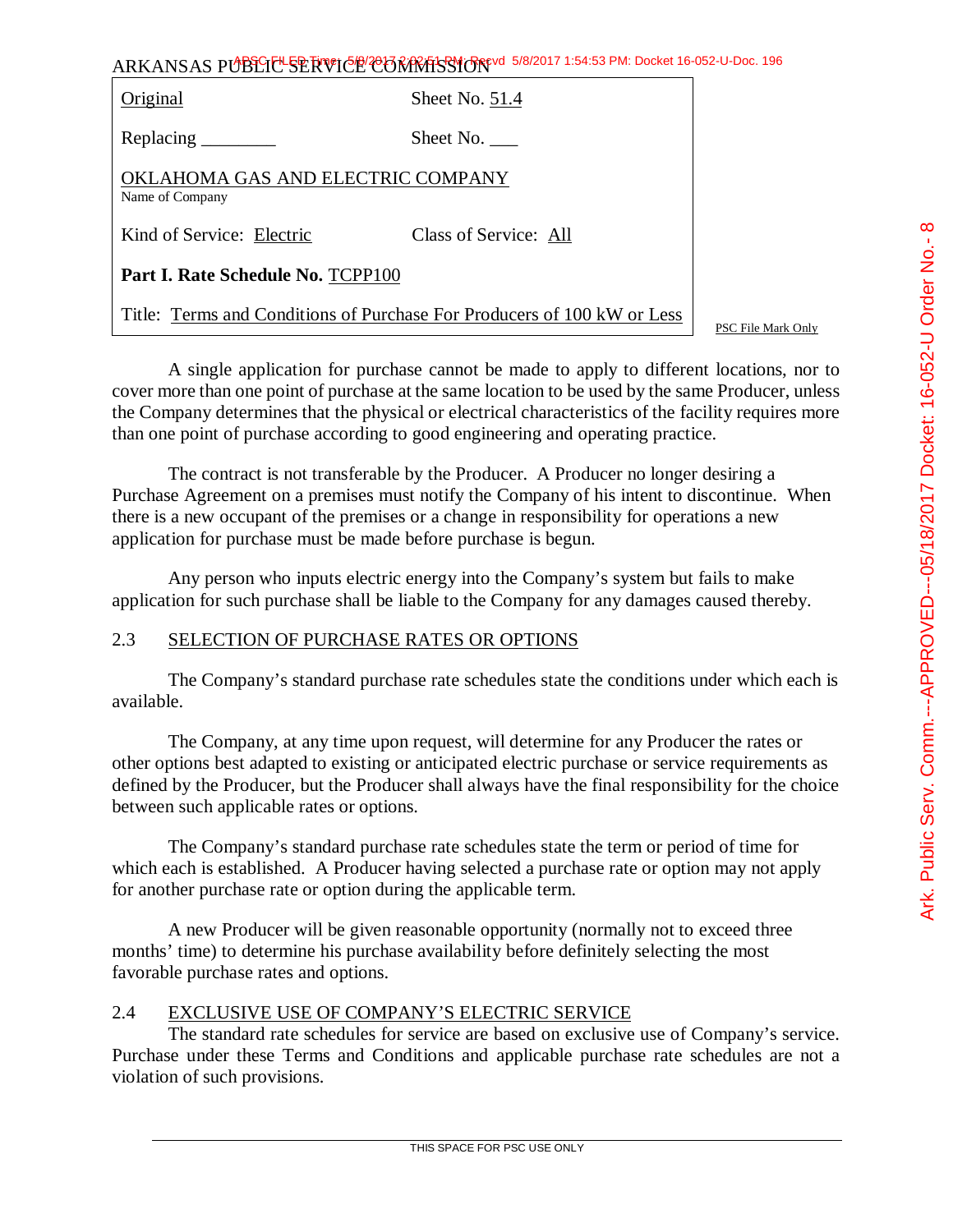Original Sheet No. 51.5

Replacing Sheet No.

OKLAHOMA GAS AND ELECTRIC COMPANY Name of Company

Kind of Service: Electric Class of Service: All

**Part I. Rate Schedule No.** TCPP100

Title: Terms and Conditions of Purchase For Producers of 100 kW or Less

PSC File Mark Only

### 2.5 RESALE OF THE COMPANY'S ELECTRIC SERVICE

The Producer will not resell the electricity purchased from the Company or sell its own electricity to any other Party.

## 2.6 EXTENSION OF PRODUCER'S SYSTEM THROUGH PUBLIC SPACE

For the purpose of obtaining a lower rate by receiving electric service or a higher rate by supplying electricity for purchase through one meter, the Producer will not be permitted to extend or connect his electric wiring installation across or under a street, alley, or other public space in order to obtain connection with adjacent property, unless such extension is made pursuant to a special contract or filed rate schedule.

# 2.7 CONTINUITY AND QUALITY OF ELECTRICAL CONNECTION

The Company will use reasonable diligence to receive continuous electric delivery at the point of purchase with the Producer within the voltage limits specified by applicable rules and regulations of the Commission.

It shall be the responsibility of the Producer to install and maintain protective devices which will protect the Producer's equipment or process during abnormal service conditions or the failure of part or all of the electric service.

In order to make repairs to or changes in the Company's facilities for supplying electric service, or taking electric purchases, the Company reserves the right, without incurring any liability therefore, to suspend purchase without notice to a Producer for such periods as may be reasonably necessary. Insofar as is practicable, the interruption shall be made at a time which will cause least reasonable inconvenience to Producers.

The Company also reserves the right to discontinue purchase from any Producer without advance notice, when a defective condition of wiring or equipment upon the premises of the Producer results or is likely to result in danger to life or property, or interference with proper service to others. Electric purchase from the Producer will not be resumed until the dangerous condition has been remedied to the satisfaction of the Company.

If such dangerous condition is the result of tampering with Company equipment, the provisions of the paragraph entitled "Fraudulent Use or Sale of Electricity" shall also apply.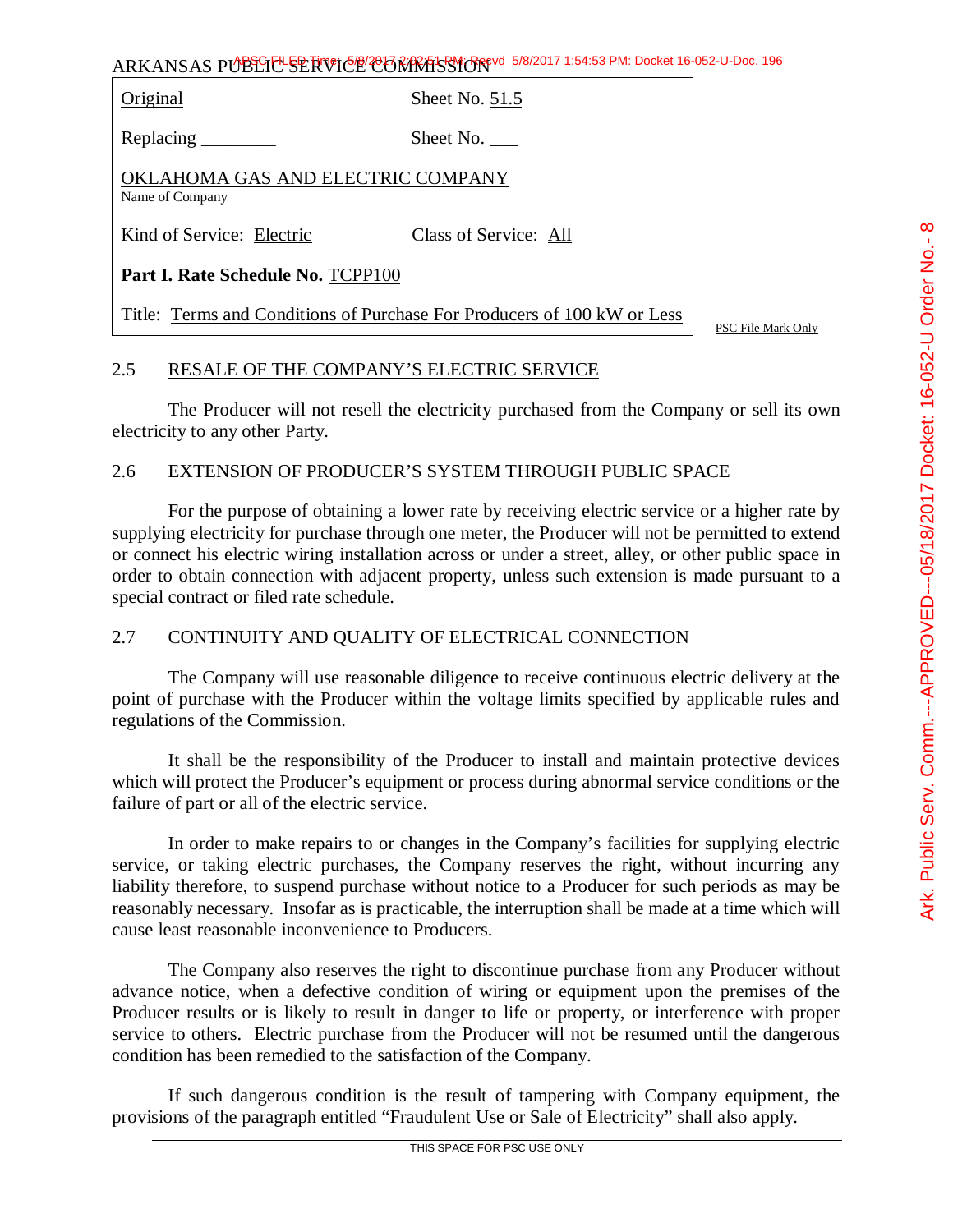$\infty$ 

ARKANSAS PUBLIC SERVICE COMMISSION 5/8/2017 1:54:53 PM: Docket 16-052-U-Doc. 196

Original Sheet No. 51.6

Replacing Sheet No.

OKLAHOMA GAS AND ELECTRIC COMPANY Name of Company

Kind of Service: Electric Class of Service: All

**Part I. Rate Schedule No.** TCPP100

Title: Terms and Conditions of Purchase For Producers of 100 kW or Less

PSC File Mark Only

### 2.8 FORCE MAJEURE

Neither Party is in default if failure or performance is due to Force Majeure (exception: duty to make payments due). The Party unable to perform has the duty to notify in writing of the nature and period of delay, and shall exercise due diligence to remove inability but is not required to settle labor disputes.

If Party's failure of performance is due to removable or remediable causes which it fails to remove or remedy with reasonable dispatch, party is not relieved of liability.

### 2.9 DEPOSITS AS SECURITY FOR PAYMENT OF BILLS

Any deposits required as security for payment of bills and any deposit procedures specified in the Terms and Conditions of Service shall not be modified as a result of a Purchase Agreement.

#### 2.10 BILLING FOR ELECTRIC PURCHASE

#### 1. Consumer-Producer

Normally, billing for electric purchase will be done in the same manner and by the same persons as is done for electric service to the same premises. Invoices for purchases will be prepared by the Company and submitted at the same time to the consumer-producer as a separate statement or as a separate item on the bill for service.

Any charge for late payment for service will be made in accordance with the Terms and Conditions of Service except that the amount will be calculated after netting for any amounts purchased.

2. Producer only

Purchase meters normally shall be read by the Producer at approximately monthly intervals at a time specified by the Company. Invoices will be prepared by the Producer. Company will normally make payment within its usual payment cycle.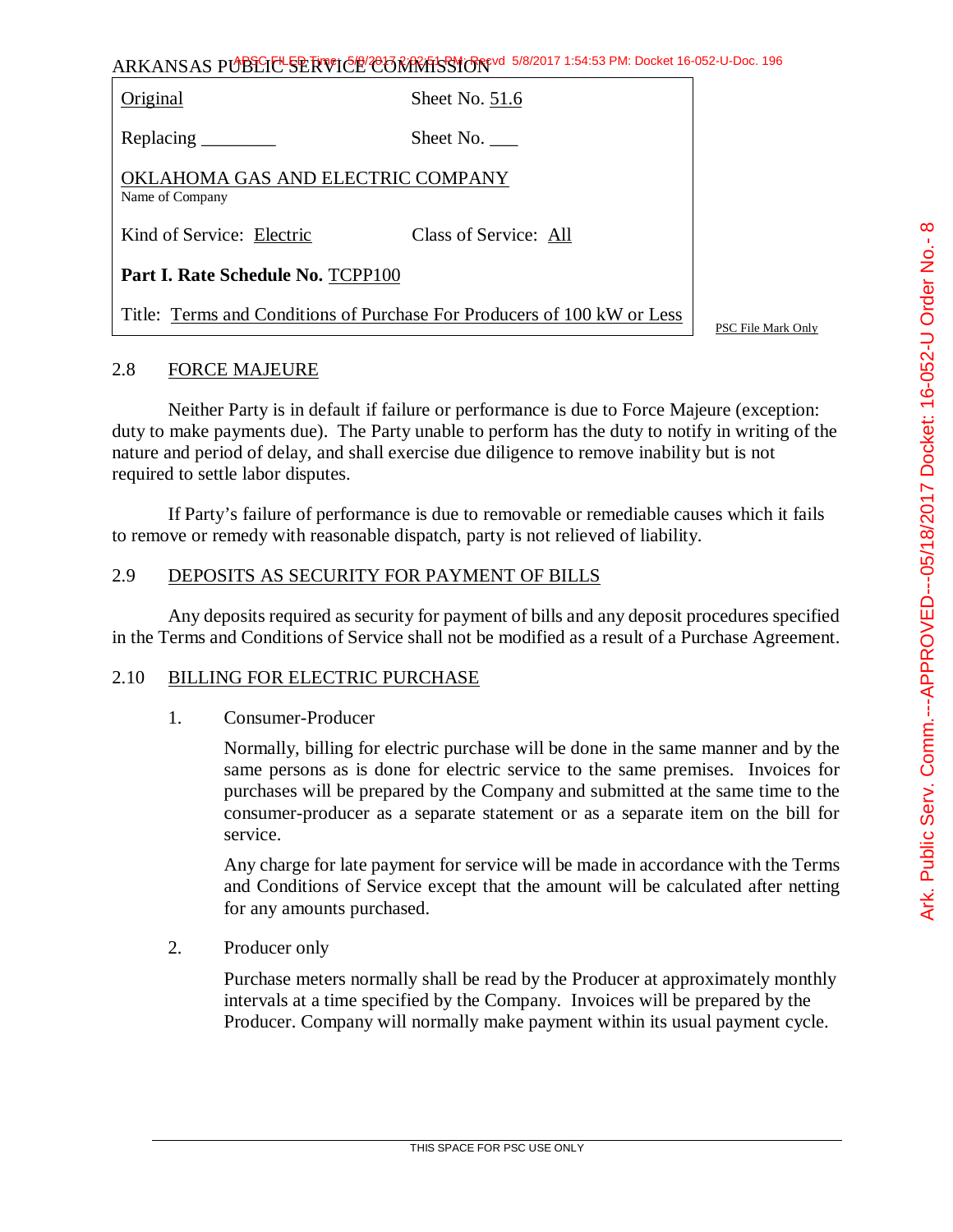Original Sheet No. 51.7

Replacing Sheet No.

OKLAHOMA GAS AND ELECTRIC COMPANY Name of Company

Kind of Service: Electric Class of Service: All

**Part I. Rate Schedule No.** TCPP100

Title: Terms and Conditions of Purchase For Producers of 100 kW or Less

PSC File Mark Only

# 2.11 TESTING OF PURCHASE METERS UPON REQUEST OF PRODUCERS

The Company will test the accuracy of any Producer's purchase meter in the same manner as for service meters under the Terms and Conditions of Service.

# 2.12 ADJUSTMENT OF INVOICES FOR METER INACCURACY AND INCORRECT **BILLING**

Adjustment of invoices will be done in the same manner as under the Terms and Conditions of Service.

# 2.13 CHANGE OF OCCUPANCY

When a Producer elects to terminate purchase, the Company is to be notified, either by telephone or in writing, as to the proposed effective date of such termination.

The Company will read the meter(s) as under the Terms and Conditions of Service.

Leaving an interconnection to vacant premises does not constitute consent by the Company for new occupant of such premises to interconnect or deliver electricity without making proper application for said purchase.

### 2.14 DISCONTINUANCE OF ELECTRIC PURCHASE

The Company may discontinue electric purchase from a Producer for the reasons set forth below, after written notice stating the reason or reasons for such discontinuance has been given to the Producer:

- 1. At any time service is discontinued under the Terms and Conditions of Service;
- 2. If the Producer refuses to provide Company reasonable access to its equipment on Producer's premises;
- 3. Violation of any rule or regulation of the Commission or non-compliance with any applicable federal, state, municipal or other local laws, rules or regulations;
- 4. Violation of or non-compliance with an approved Purchase Agreement, Purchase Rate Schedule or these Terms and Conditions of Purchase;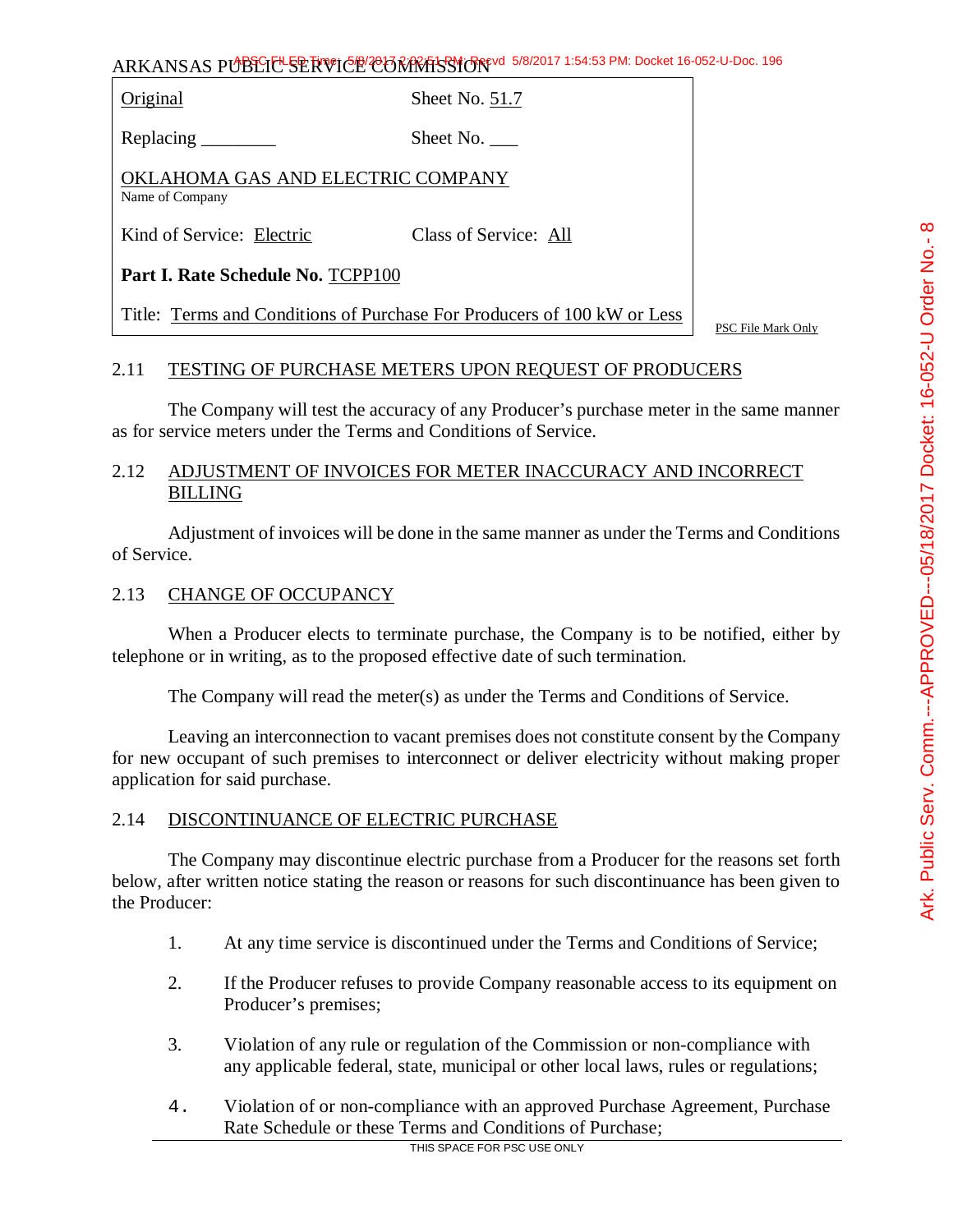Original Sheet No. 51.8

Replacing Sheet No.

OKLAHOMA GAS AND ELECTRIC COMPANY Name of Company

Kind of Service: Electric Class of Service: All

**Part I. Rate Schedule No.** TCPP100

Title: Terms and Conditions of Purchase For Producers of 100 kW or Less

PSC File Mark Only

- 5. Failure of the Producer to make application for purchase;
- 6. Failure of the Producer to make application for electric purchase in the true name of the Producer for the purpose of avoiding payment of an unpaid obligation for electric service provided.

The Company may discontinue electric purchase without advance notice from a Producer for any of the reasons set forth below:

- 1. Existence of a dangerous or defective condition of wiring or equipment on Producer's premises;
- 2. Fraudulent use or sale of electricity;
- 3. Tampering with the Company's regulating and measuring equipment or other property.

The Company may discontinue purchase for non-payment of a utility bill, net of Purchases, in the same manner as for electric service.

The fact that the Company holds a deposit authorized by the Terms and Conditions of Service will not prevent discontinuance of purchase pursuant to this Section.

As soon as is practicable, after the condition has been remedied for which the Producer's purchase was discontinued, the Company shall restore purchase; however, where purchase has been discontinued for fraudulent use or sale of electricity or for tampering with the Company's regulating and measuring equipment or other property, the Company may refuse to restore purchase until ordered to do so by the Commission.

Whenever purchase has been discontinued for any violation, the Company may charge for reconnection for purchase \$30.00 during normal working hours and in addition to any charges under the Terms and Conditions of Service. The Producer must pay, or make arrangements for paying same, before producer will be reconnected.

Non-cancellation of purchase does not waive right to cancel for future breach.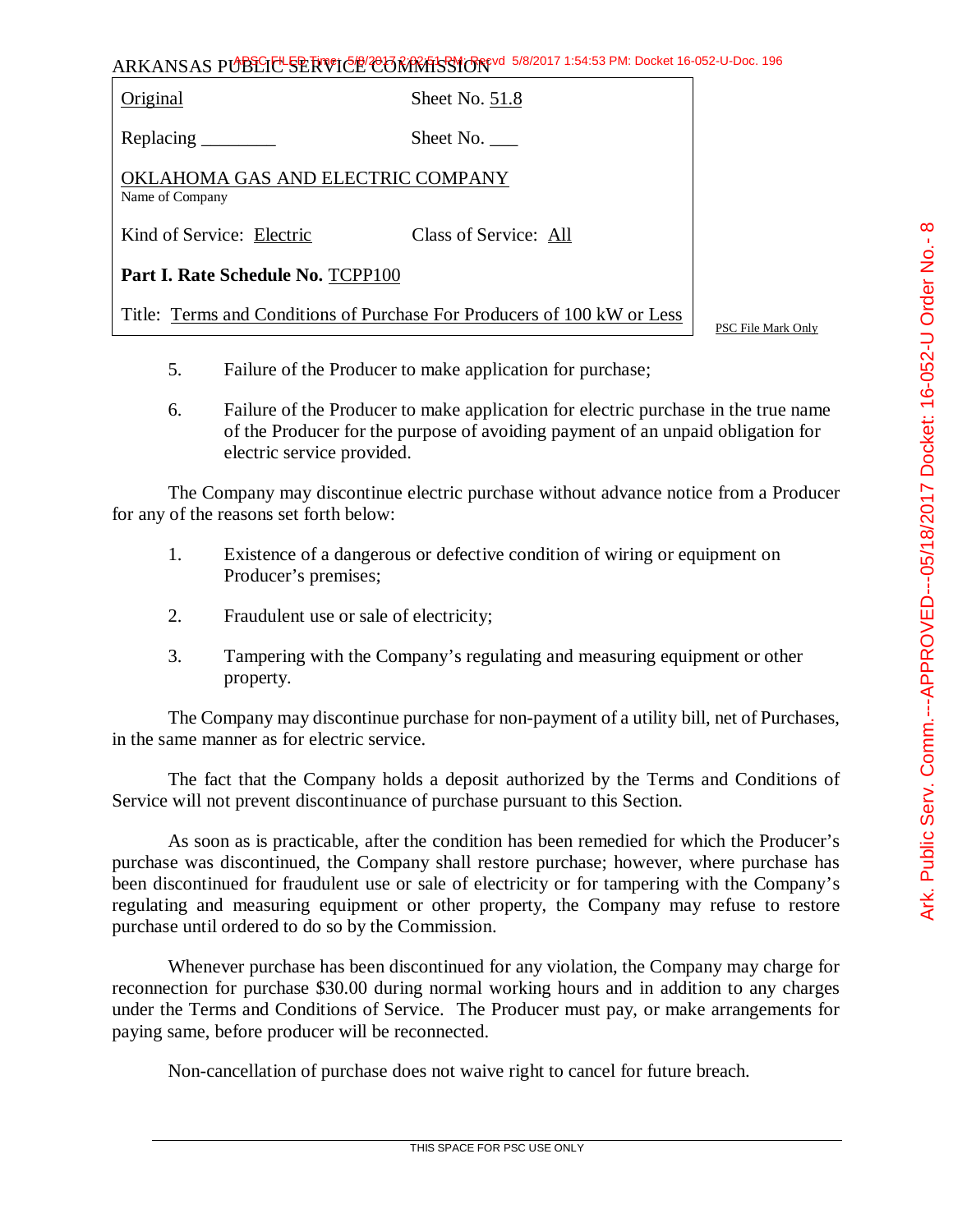Original Sheet No. 51.9

Replacing Sheet No.

OKLAHOMA GAS AND ELECTRIC COMPANY Name of Company

Kind of Service: Electric Class of Service: All

**Part I. Rate Schedule No.** TCPP100

Title: Terms and Conditions of Purchase For Producers of 100 kW or Less

PSC File Mark Only

## 2.15 RESPONSIBILITY FOR COMPANY PROPERTY

The Producer will be responsible for all damage to, or loss of, the Company's property located upon the Producer's premises, unless occasioned by causes beyond the Producer's control. The Producer shall not authorize any one to change, remove, or tamper with Company's property.

No regulating or measuring equipment, or other property or equipment owned by the Company, wherever situated, whether upon Producer's premises or elsewhere, shall be tampered with or interfered with by the producer, either for the purpose of adjustment or otherwise.

## 2.16 FRAUDULENT USE OR SALE OF ELECTRICITY

For the purpose of these Terms and Conditions of Purchase, the term "Fraudulent Use or Sale of Electricity" shall include any unauthorized use of the Company's electric service by the Producer, or unauthorized use of Producer generated electricity.

In the event fraudulent use or sale of electricity or evidence of attempted fraudulent use or sale of electricity is discovered, or where the Company's regulating or measuring equipment or other property has been tampered with, electric purchase may be discontinued by the Company without advance notice to the Producer.

Unless otherwise ordered by the Commission, purchase from the Producer will not be resumed until such Producer shall have paid all bills including:

- 1. The charge for the estimated amount of electricity fraudulently consumed or sold;
- 2. The cost of replacement or repair of any damaged meter or associated equipment;
- 3. The cost of installation of system protection facilities, or of relocation of the meter, if determined necessary by the Company;
- 4. Any reconnection charges.

If it has been shown to the satisfaction of the Company that the Producer or applicant for purchase had no connection with, or knowledge of, such fraudulent use or sale of electricity or such tampering, electric purchase may be resumed after the condition causing or permitting the fraudulent usage or sale has been corrected and such Producer or applicant for purchase has paid for any unmetered service received.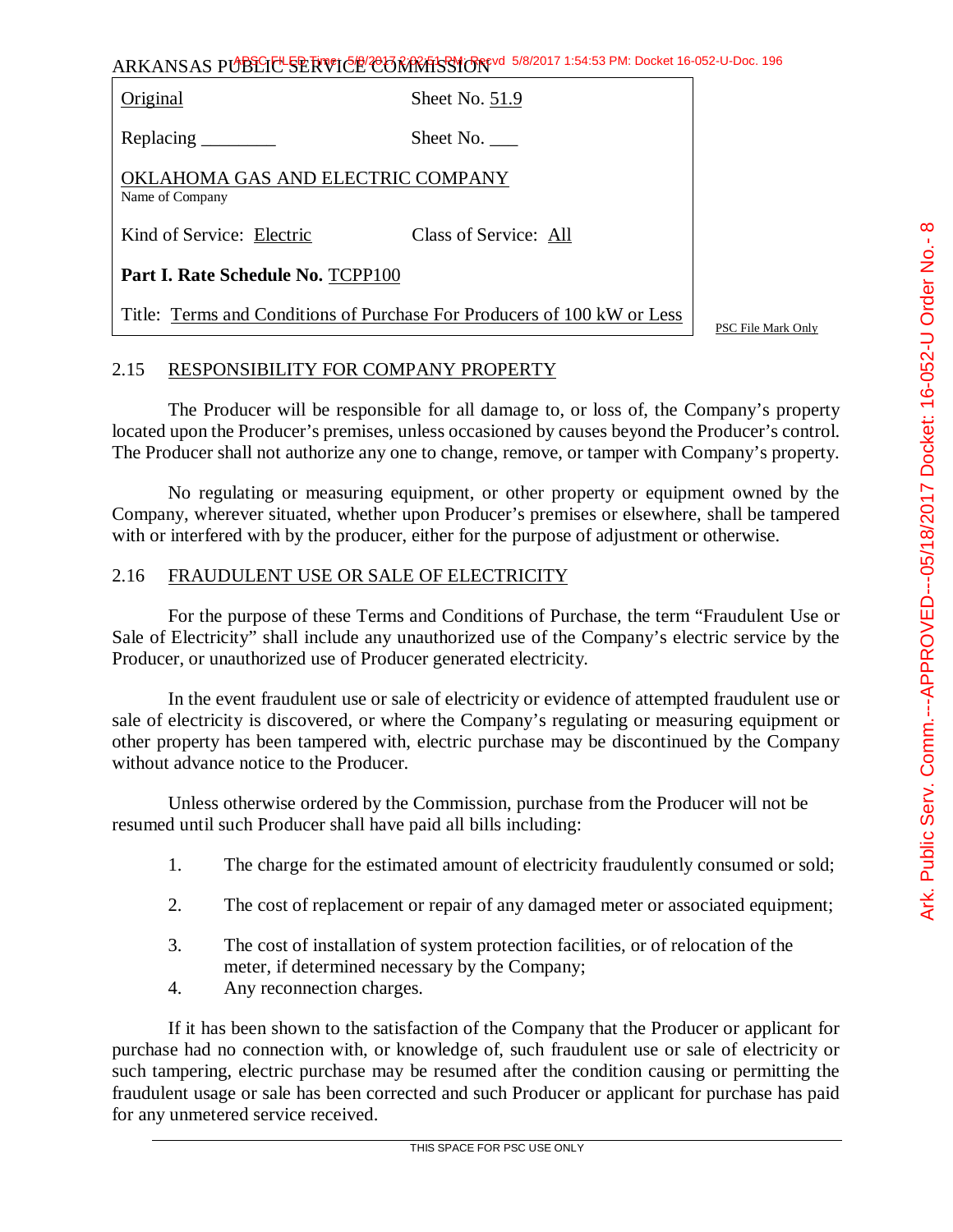Original Sheet No. 51.10

Replacing Sheet No.

OKLAHOMA GAS AND ELECTRIC COMPANY Name of Company

Kind of Service: Electric Class of Service: All

**Part I. Rate Schedule No.** TCPP100

Title: Terms and Conditions of Purchase For Producers of 100 kW or Less

PSC File Mark Only

# 3.0 INSTALLATION AND PARALLEL OPERATION

# 3.1 PRODUCER'S WIRING: NATIONAL ELECTRIC CODE

All electrical wiring and apparatus connected or to be connected to the Company's distribution system shall be at the Producer's expense and shall be installed and maintained in accordance with the requirements of the National Electrical Code, as adopted by the Commission in its rules and regulations, and with all requirements prescribed by governmental authority having jurisdiction thereof. In the event of a conflict between the National Electrical Code and an applicable municipal code, the latter shall govern.

The Company reserves the right to refuse to connect to any wiring or apparatus which does not meet these requirements and the Company may, without advance notice, discontinue purchase from any Producer when a defective condition of wiring or equipment upon the premises of the Producer is discovered.

In the event a Producer desires to add to or increase the size of his electrical equipment, he shall notify the Company sufficiently in advance so that its meter and other equipment may be enlarged sufficiently to care for the increased load or generation.

# 3.2 AVAILABILITY OF ELECTRIC INTERCONNECTION

The type of electric interconnection which will be required of the Producer will depend on the location, size, and type of load to be served as well as on the generating equipment and capacity. It is necessary that the Producer obtain from the local office of the Company the phase and voltage of the interconnection that will be furnished before proceeding with the purchase of generators or other equipment. Also the point of purchase on the premises must be determined before the Producer's wiring installation is made.

### 3.3 SINGLE PHASE AND THREE PHASE CONNECTION

Producers shall normally be furnished single phase or three phase purchase under the corresponding provisions for electric service.

Generation itself may represent a load, such as for some inductive wind generators. The class of service may be different than it would be without the generator load.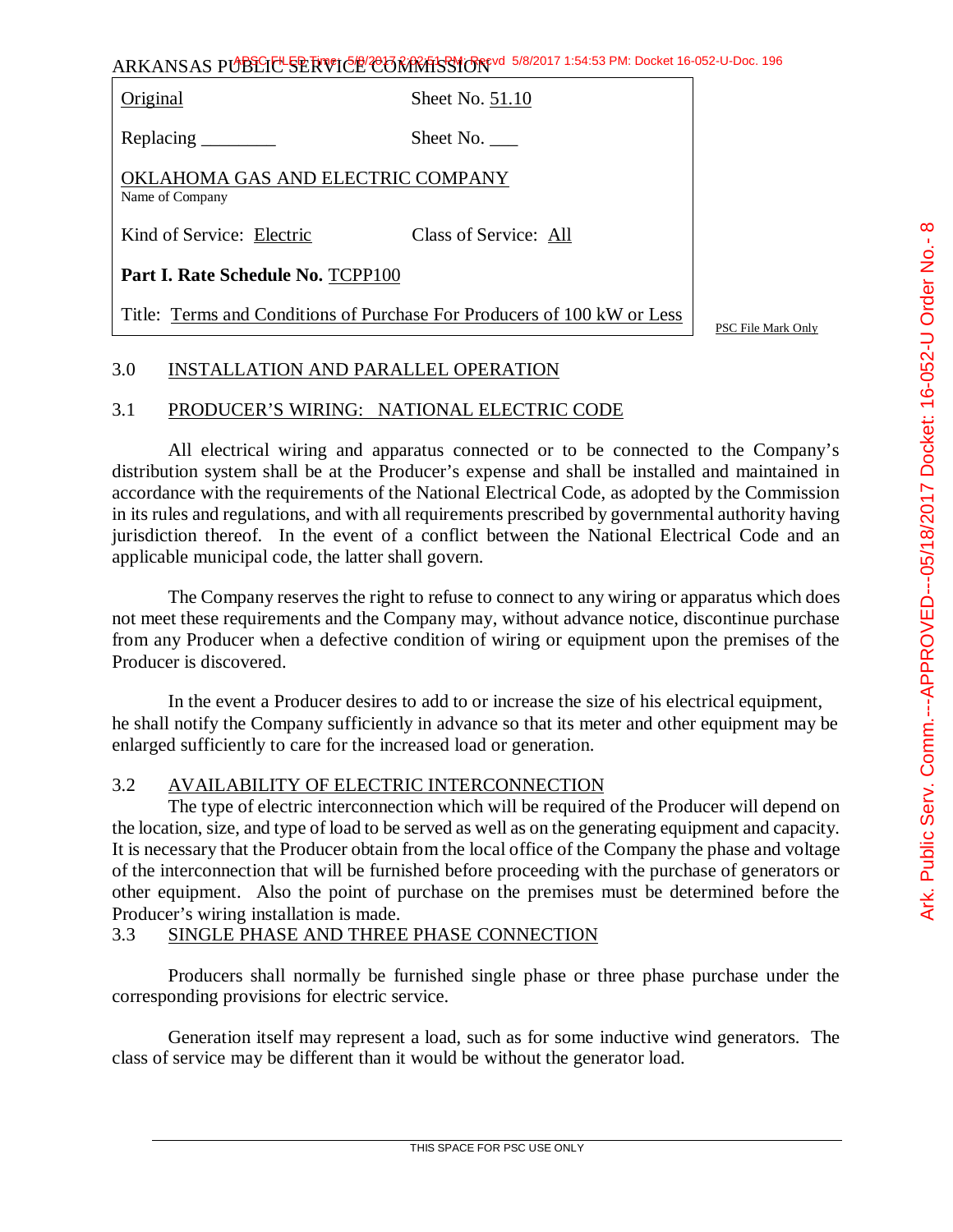Original Sheet No. 51.11

Replacing Sheet No.

OKLAHOMA GAS AND ELECTRIC COMPANY Name of Company

Kind of Service: Electric Class of Service: All

**Part I. Rate Schedule No.** TCPP100

Title: Terms and Conditions of Purchase For Producers of 100 kW or Less

PSC File Mark Only

### 3.4 POINT OF DELIVERY OF ELECTRIC SERVICE

The point of delivery for purchase shall be the same as the point of delivery for service for consumer-producers or a point similarly determined for Producers only.

### 3.5 METERS

All purchase meters and detents shall be furnished, installed and maintained by the Company and remain its property. All meter bases, enclosures and other associated equipment shall be furnished and owned by the Company and maintained by the Producer. Producer shall reimburse the Company for all furnished meters, bases and associated equipment.

No metering equipment shall be by-passed for any reason, without prior approval of the Company.

Location of self contained installations and instrument transformers shall be governed by the corresponding Terms and Conditions of Service.

### 3.6 RELOCATION OF METERS

The Company may, at its option and at its expense, relocate any meter.

In case of a relocation which is made necessary by the Producer's conditions or actions, the Producer shall, at his expense, relocate the metering equipment and service entrance facilities to a location agreeable to the Company and the Producer.

Under no circumstances shall any meter be moved or relocated except as authorized by the Company.

### 3.7 OWNERSHIP, DESIGN, OPERATIONS & MAINTENANCE

Producer will, except as otherwise noted, design, construct, install, own, operate and maintain all equipment required to generate and deliver energy and/or capacity specified herein.

Producer will further provide all necessary easements, licenses, and other rights to enable Company to deliver, purchase and sell.

The Company may set reasonable requirements for the Producer's facilities and equipment.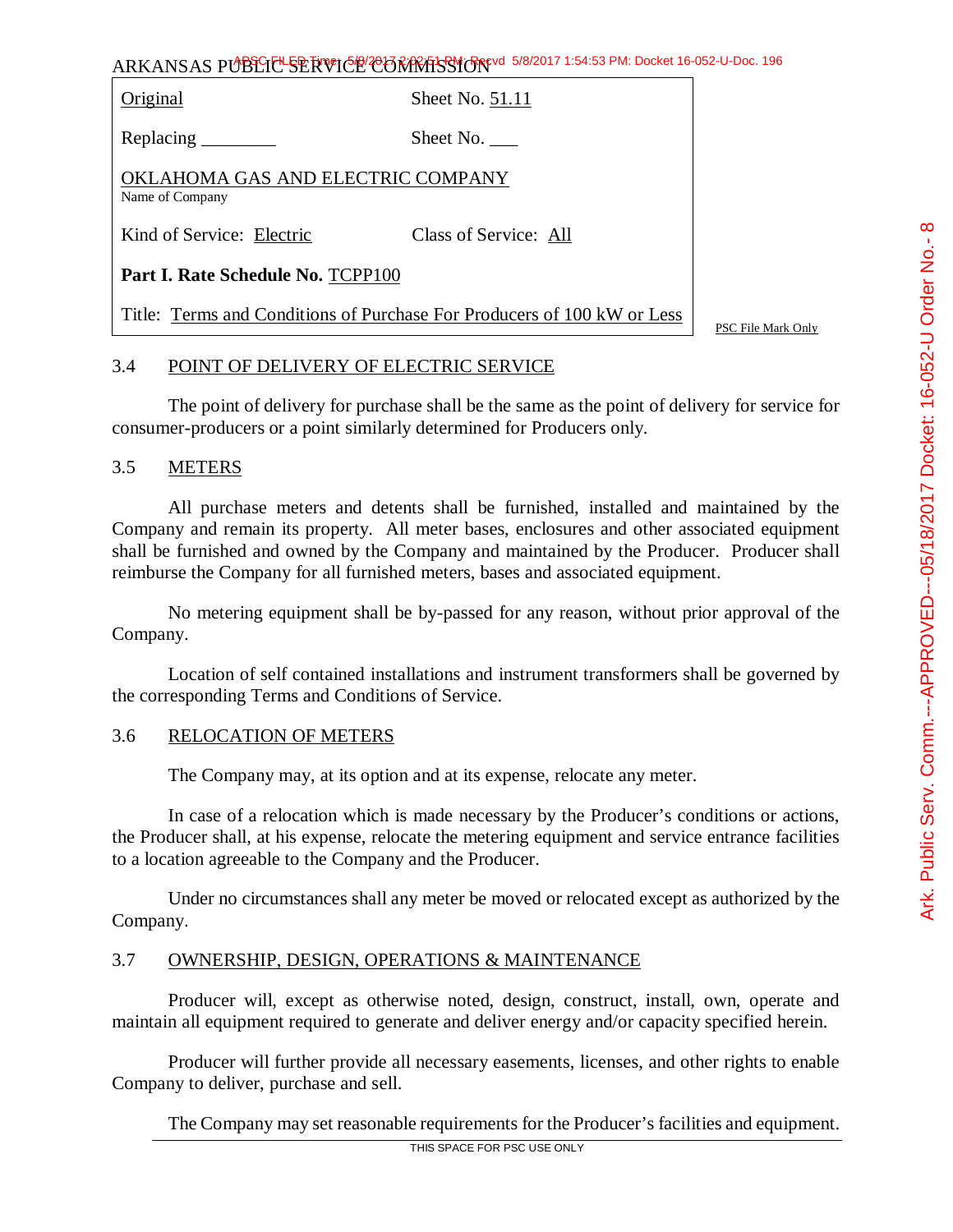Original Sheet No. 51.12

Replacing Sheet No.

OKLAHOMA GAS AND ELECTRIC COMPANY Name of Company

Kind of Service: Electric Class of Service: All

**Part I. Rate Schedule No.** TCPP100

Title: Terms and Conditions of Purchase For Producers of 100 kW or Less

PSC File Mark Only

### 3.8 SYSTEM EXTENSION, REINFORCEMENT, AND PROTECTION FACILITIES

For consumer-producers the Company will construct and maintain facilities in accordance with the Standard Extension Policy contained in the Terms and Conditions of Service. Calculations will be made on the gross load including any generating load. The Producer will reimburse the Company for all facilities above these amounts. Those who only produce will reimburse the Company for all necessary system extension, reinforcement and protection facilities.

## 3.9 PLANS AND SPECIFICATIONS

Producer will submit all equipment specifications to Company for review prior to connection and as part of the application.

Producer will allow Company to make facility description available and public to aid in evaluating performance.

### 3.10 INSPECTIONS AND TESTS

The Company shall have the right to inspect the Producer's electric generating facilities; to be present at initial tests; to measure power factor at any time; to conduct such operating tests as are necessary to ascertain that the protective devices function properly; to review any data collected from such facilities at any reasonable time; and to independently monitor the aforesaid system and related energy regime.

The Producer shall have the right to review and copy any data collected by the Company.

### 3.11 ACCESS BY COMPANY AUTHORIZED AGENTS

The Producer shall give authorized agents of the Company permission to enter the Producer's premises at all reasonable times for any purpose incidental to the purchasing of electricity, including tree trimming and tree removal. Refusal on the part of the Producer to provide reasonable access for the above purposes shall be deemed to be sufficient cause for discontinuance of service and/or purchase.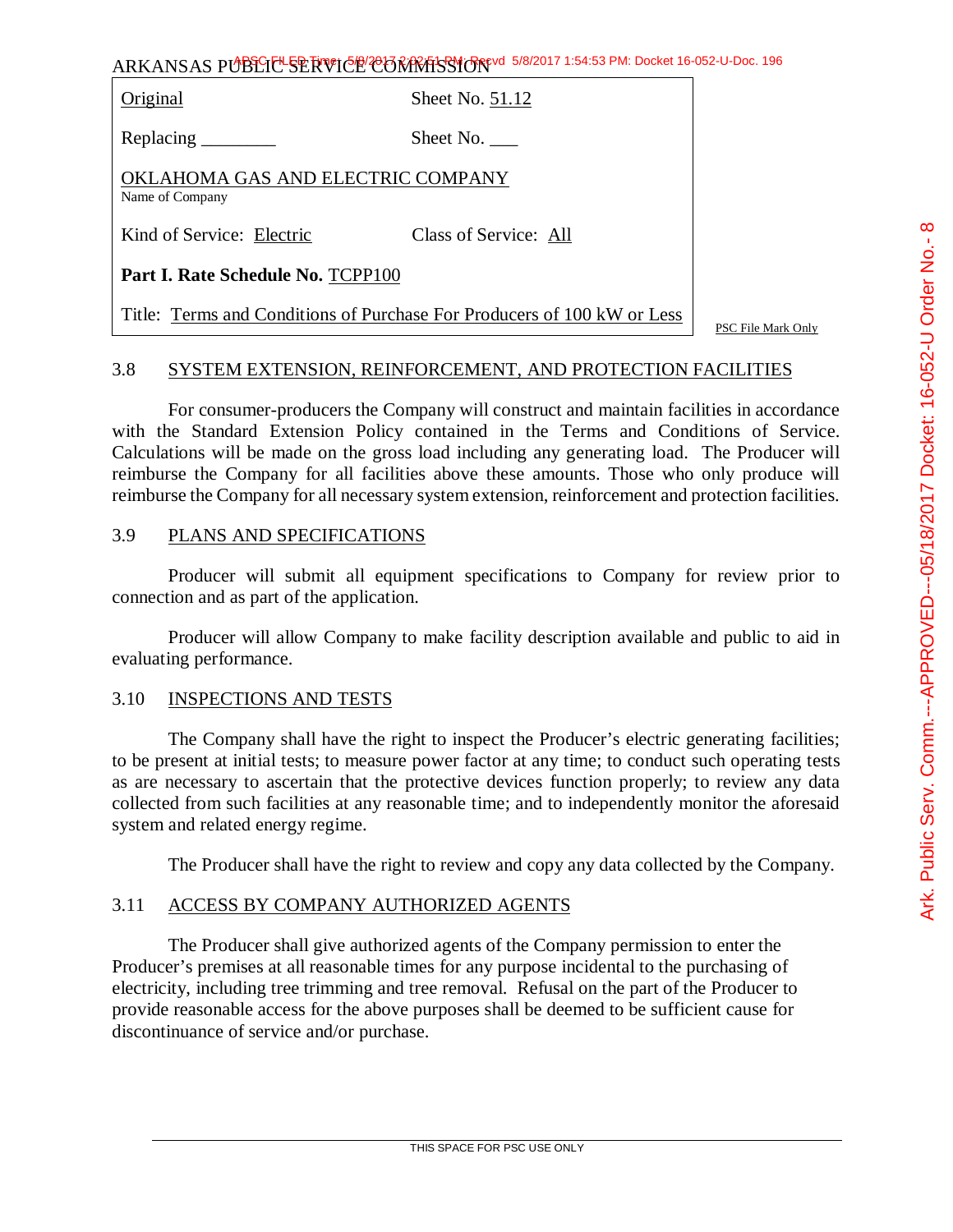Original Sheet No. 51.13

Replacing Sheet No.

OKLAHOMA GAS AND ELECTRIC COMPANY Name of Company

Kind of Service: Electric Class of Service: All

**Part I. Rate Schedule No.** TCPP100

Title: Terms and Conditions of Purchase For Producers of 100 kW or Less

PSC File Mark Only

### 3.12 CHANGE OF FACILITY REQUIREMENTS

The Company shall have the right to change transformers and interconnection voltage when necessary.

The Producer shall make or bear the cost of changes in connection, protection, and reinforcement facilities necessary to meet changing system conditions and requirements.

### 3.13 DISCONNECT AND LOCATION OF PRODUCER FACILITIES

Producer shall install, own, and maintain a disconnecting device – location specified – at all times accessible to Company personnel.

The Producer will locate tower, or other facilities, sufficiently away from utility lines to avoid falling or making contact with utility lines.

### 3.14 REACTIVE POWER

Producer will generate sufficient reactive power reasonably necessary to meet requirements of the electric service agreement.

Company may request new capacity and/or reactive power rating for facility if it is reasonably apparent they are no longer correct.

#### 3.15 OPERATING PROCEDURE

Producer and Company shall develop mutually acceptable operating procedures, and employ Prudent Utility Practice.

Producer will have qualified personnel available to operate for testing at Company request.

### 3.16 EQUIPMENT WHICH ADVERSELY AFFECTS ELECTRIC SERVICE

Many types of electric equipment can adversely affect the quality of electric service. This is true of all generating equipment. Close consultation between the Producer and the Company will be required before such equipment is connected and to remedy unsatisfactory operating conditions.